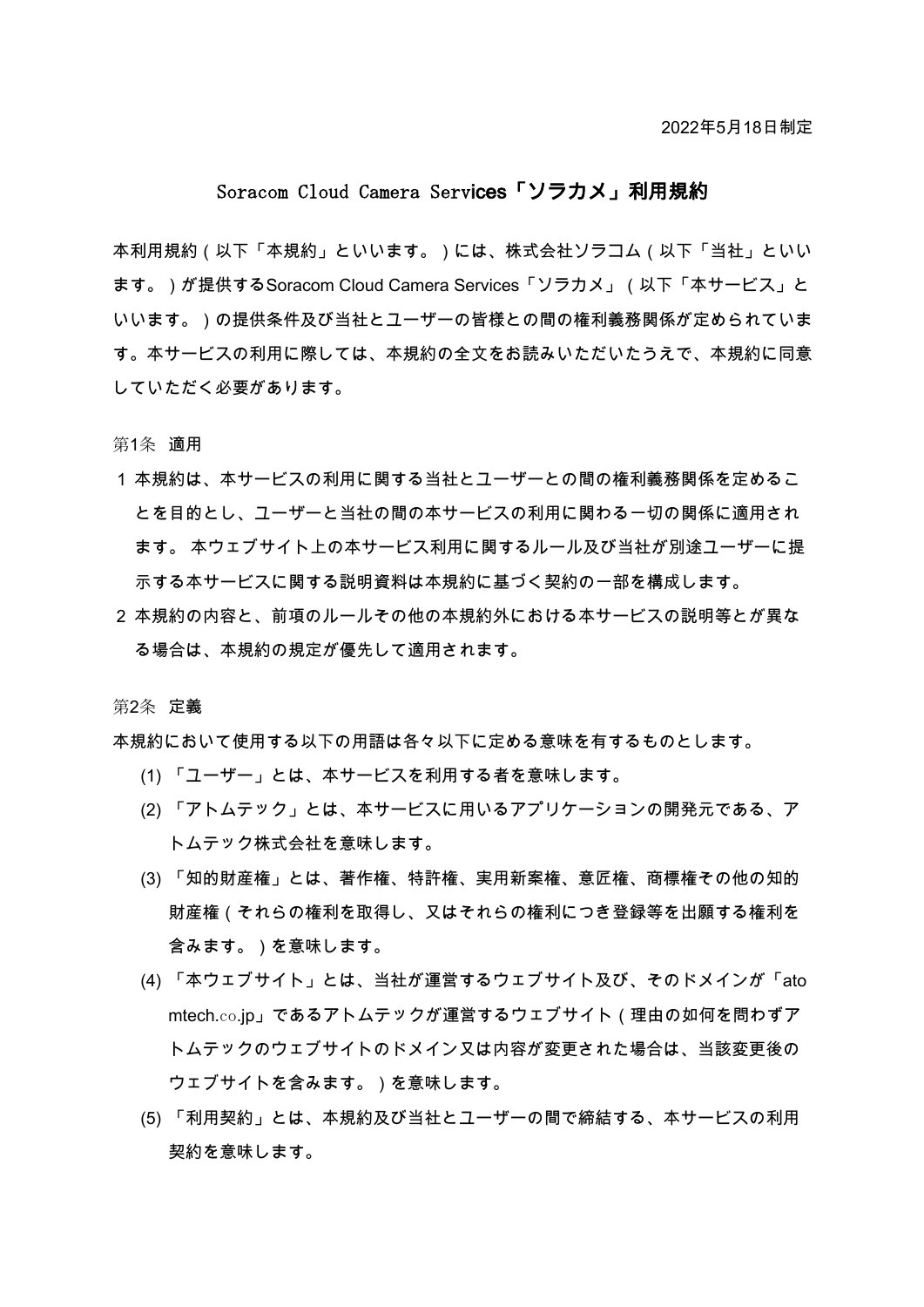- (6) 「本製品」とは、本サービスの利用のために当社が提供するハードウェアを意味し ます。
- (7) 「接続機器」とは、本サービスの利用のために本製品とインターネットにより接続 される家庭用電気機器を意味します。)
- (8) 「ISP等」とは、ユーザーにインターネット接続サービス等を提供する事業者を意味 します。

## 第3条 ハードウェアその他の設備

- 1 本製品その他の本サービスの提供を受けるために必要なハードウェア、スマートフォン その他の機器、接続機器、通信手段、ソフトウェア等は、ユーザーが自らの青仟と費用 において、適切に設置及び操作しなければなりません。かかる設置及び操作等について 当社は一切の青任を負いません。なお、ユーザーと当社との間の本製品の売買契約に は、別に定める物品販売規約(https://soracom.jp/files/terms/devicejp\_terms.pdf) が適用されます。
- 2 ユーザーは、ユーザーのインターネット接続環境等によって、本サービスを利用又は閲 覧するために通信費等が別途必要となることに同意し、同通信費等の一切を負担するも のとします。
- 3 ユーザーは、ユーザーのインターネット接続環境等によって、本サービスの一部を閲覧 又は利用できない可能性があることを予め了承するものとします。

### 第4条 申込の方法

本サービスの利用申込者(以下、「申込者」といいます。)は、本規約を承認した上で、当社所定 の手続に従ってオンラインサインアップによる申込(以下、「申込」といいます。)行うものとし ます。

#### 第5条 申込の承諾

- 1 当社は、申込者に対して、申込者が本サービスの提供に関し負担すべき金額の支払いを怠る おそれがあるか否かを当社が判断するために必要な情報の提出を求めることがあります。
- 2 当社は、次に掲げる事由に該当すると判断する場合を除き、当該申込を承諾します。
	- (1) 申込者が本規約上の債務の履行を怠るおそれがあるとき
	- (2) 申込者に対する本サービスの提供により、当社又は他の契約者の信用又は利益を損 なうおそれがあるとき
	- (3) 申込者に対する本サービスの提供により、当社若しくは第三者の知的財産権、所有 権その他の権利を害するおそれがあるとき。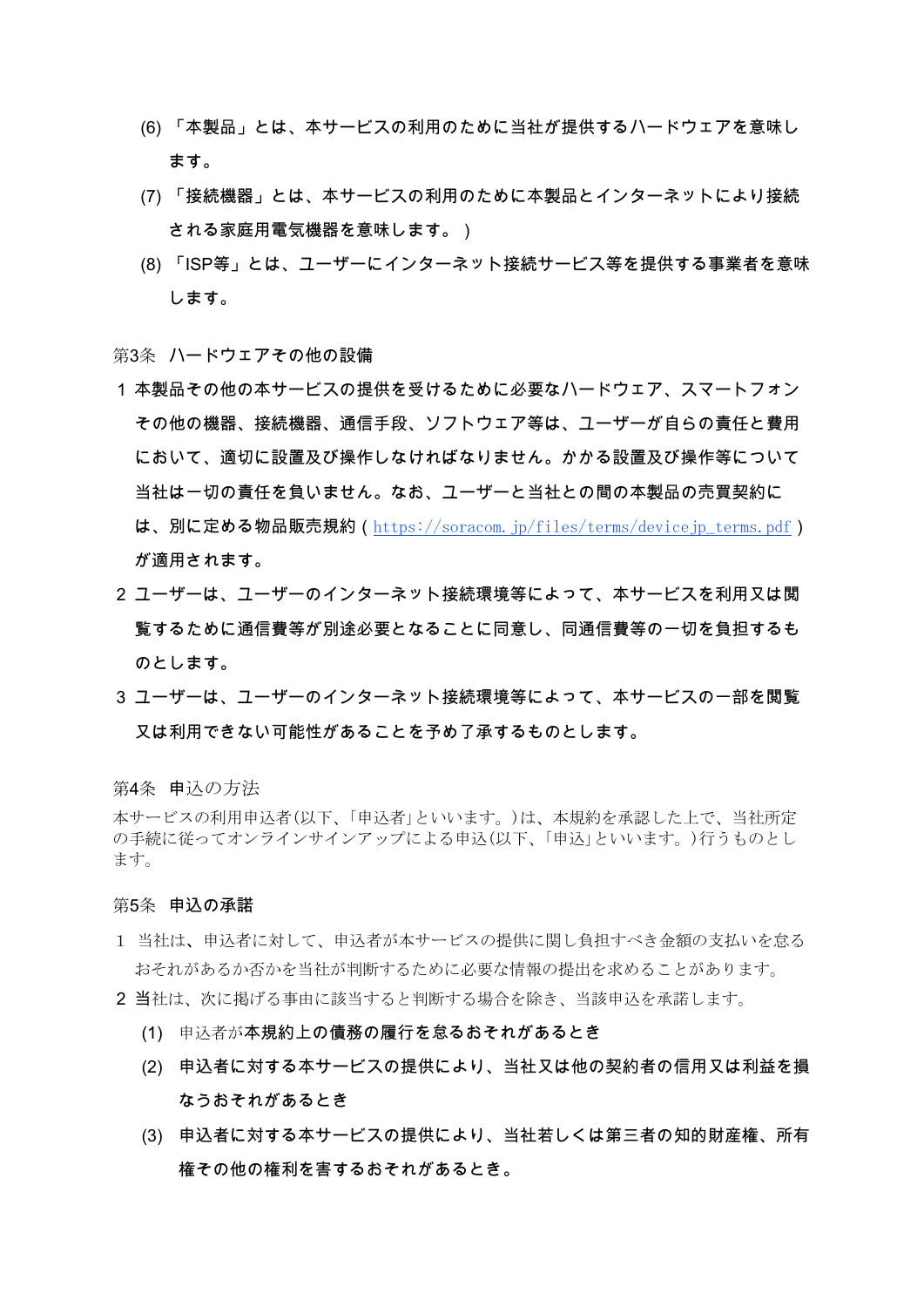- (4) 申込者に当社との信頼関係を著しく損なう行為があったとき又は申込者若しくはそ の役員等が反社会的勢力に該当するとき。
- (5) 当社が申込者との契約を解除したことがあるとき。
- (6) 申込者が当社に対し虚偽の事実を通知したとき。
- (7) 申込に際し、申込者が支払手段として正当に使用することができないクレジットカ ードを指定したとき。
- (8) 申込者が本サービスを適切に利用する意思が無いとき。

### 第6条 契約の効力発生

利用契約は、申込を当社が第5条(申込の承諾)に基づき承諾した日に申込者と当社の間で効力 を生じるものとします。

第7条 アカウント

- 1 本サービスを利用するためには、ユーザーは、有効な電子メールアドレスに関連づけた アカウント(以下、「ソラコムアカウント」といいます。)を作成しなければなりません。 本規約で明示的に認められている場合を除き、ユーザーは一つの電子メールアドレスに つき、一つのソラコムアカウントのみ作成することができます。
- 2 当社は、ユーザーに対し、前項に基づき作成されるソラコムアカウントに当社が提供す るシステムにログインするためのIDであるログインID(以下、「本ログインID」といいま す。)及びログインパスワード(以下「、本ログインパスワード」といいます。)を付与しま す。
- 3 ユーザーは、自己の責任において本ログインID及び本ログインパスワードを管理するも のとし、本ログインID及び本ログインパスワードを第三者に貸与、譲渡若しくは使用許 諾又は第三者の利益のために使用してはならないものとします。また、ユーザーは、ソ ラコムアカウントの不正使用若しくはそのおそれを認識した場合又はソラコムアカウン ト情報の紛失若しくは盗難があった場合、直ちに当社にその旨通知するものとします。
- 4 ユーザーは、自らのソラコムアカウントに基づき生じるあらゆる事象につき、かかる事 象がユーザー、ユーザーの役員若しくは従業員、又は第三者による不正使用若しくは誤 使用のいずれによるものかを問わず一切の責任を負うものとし、当社は何らの責任も負 担しないものとします。また、かかるソラコムアカウントの使用に基づき当社に損害が 発生した場合、ユーザーは当社に対し、当該損害を賠償しなければならないものとま す。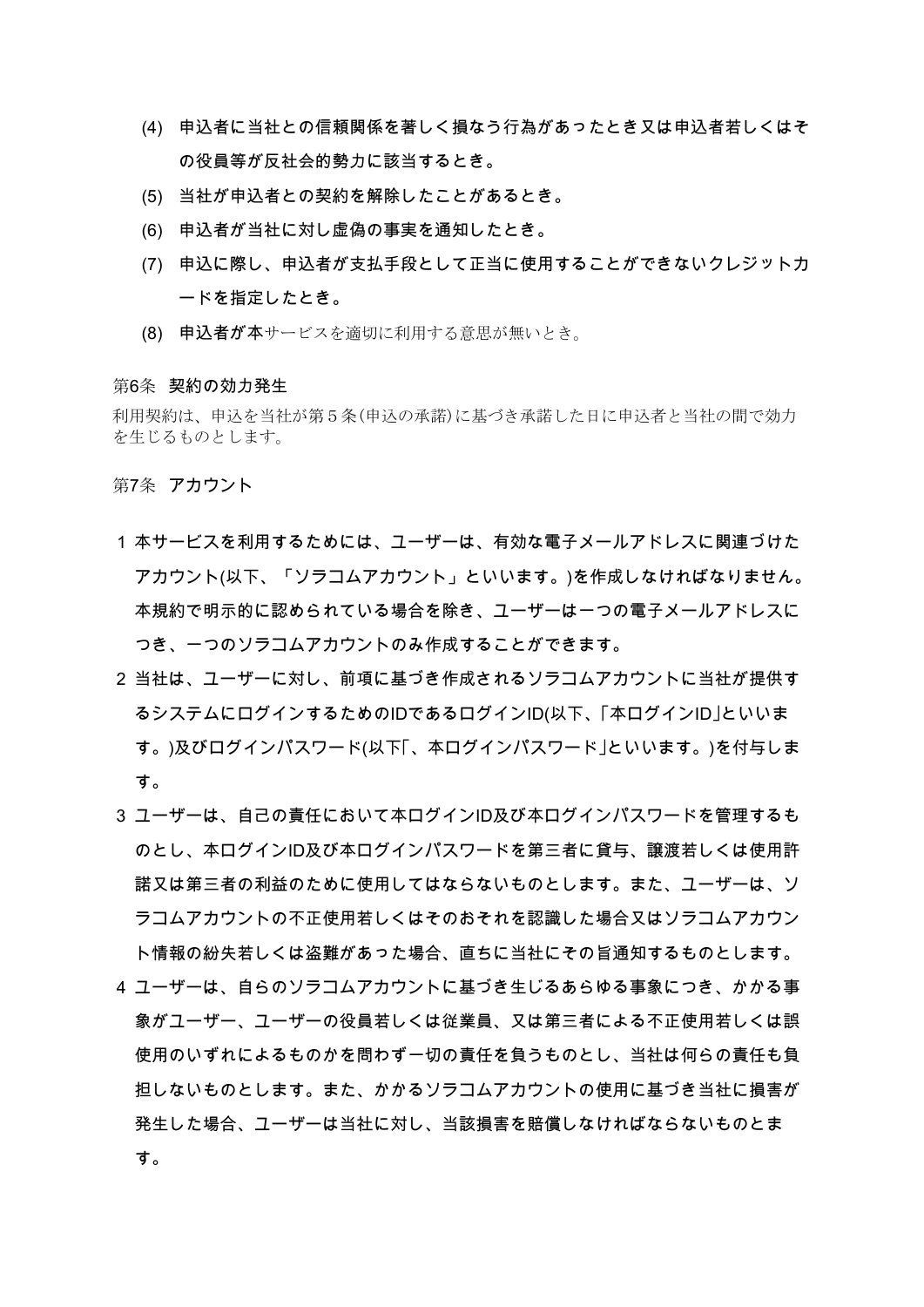第8条 禁止行為

- 1 ユーザーは、本サービス又は本製品の利用にあたり、以下の各号のいずれかに該当する 行為、又はそのおそれのある行為をしてはなりません。
	- (1) 当社もしくはアトムテックのネットワーク又はシステムに不正にアクセスし、又は 不正なアクセスを試みる行為
	- (2) 有害なコンピュータプログラム等を送信もしくは掲載し、又は第三者が受信可能な 状態におく行為
	- (3) 当社、アトムテック、他のユーザー又はその他第三者に対する詐欺又は脅迫行為
	- (4) 本人の同意を得ることなく又は偽計により第三者の個人情報を収集する行為
	- (5) ストーカー行為等の規制等に関する法律に違反する行為
	- (6) わいせつな情報又は青少年に有害な情報を送信する行為
	- (7) 反社会的勢力等への利益供与
	- (8) 当社、アトムテック又は第三者の財産、知的財産権、プライバシーもしくは肖像権 を侵害する行為、又は侵害するおそれのある行為
	- (9) 本サービスのネットワーク又はシステム等に過度な負荷をかける行為
	- (10) 本サービスもしくは本製品のリバースエンジニアリング等の解析行為又は本製品を 改造する行為
	- (11) 当社、アトムテック又は第三者になりすまして本サービスを利用する行為
	- (12) 本サービスの運営を妨害するおそれのある行為
	- (13) 本サービスの終了後に本サービス及び本製品を利用する行為
	- (14) 本サービスに係る本ログインID及び本ログインパスワード等の認証情報の管理を怠 り、又は当社の承諾なく第三者にこれを開示、貸与、共有、漏えい等をする行為
	- (15) 当社の信用を毀損し又は当社の財産を侵害する行為
	- (16) 前各号の他、法令もしくは公序良俗に違反する行為
	- (17) その他、当社が不適切と判断する行為
- 2 当社は、本サービスにおけるユーザーの行為が前項各号のいずれかに該当し、又は該当 するおそれがあると判断した場合には、ユーザーに事前に通知することなく、本サービ スの利用停止等の措置を採ることができるものとします。当社は、本項に基づき当社が 行った措置によってユーザーに生じた損害について一切の責任を負いません。
- 3 ユーザーは、本条第1項各号のいずれかに該当する行為により当社に損害を与えたとき は、当社が被った全ての損害を賠償するものとします。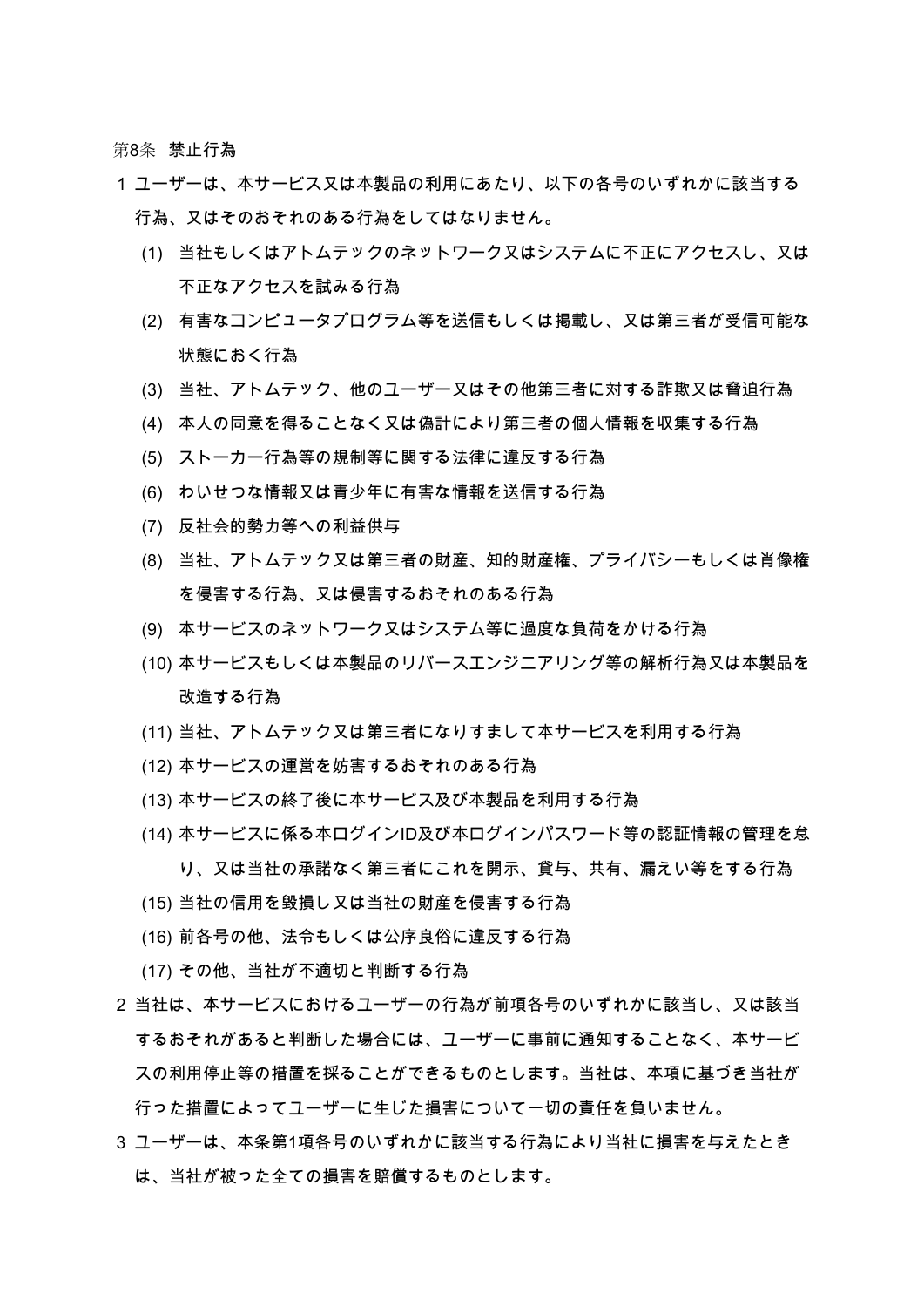第9条 映像等の撮影

- 1 ユーザーは、本製品及び本サービスを利用するにあたって、映像ないし画像(以下、 「映像等」)の撮影等の対象となる個人(以下、「被撮影者」といいます。)の個人情 報、プライバシー、肖像権等の権利・利益に配慮するものとし、被撮影者から、映像等 の撮影、保存、利用目的等につき有効な同意を取得する等必要な措置をとるものとしま す。
- 2 ユーザーは、本製品及び本サービスの利用に関連して被撮影者その他第三者との間で生 じた紛争を全て自らの青仟で解決するものとし、当社及びアトムテックに一切の迷惑を かけないものとします。当社又はアトムテックが当該紛争に関連して支出することとな った費用その他の損害につき、ユーザーは、当社又はアトムテックの請求に従って補償 するものとします。
- 3 当社は、ユーザーが本サービスを通じて送信した映像等を、本サービスの運営に必要な 範囲で閲覧することができるものとし、当社が第8条その他の本規約の規定に違反してい るものと判断した場合には、ユーザーへの事前の通知なしに、当該映像等の全部又は一 部を削除する等の措置をとることができるものとします。当社は、本項に基づき当社が 行った措置に基づきユーザーに生じた損害について、当社に故意又は重過失のある場合 を除き、責任を負いません。

第10条本サービスの停止・終了等

- 1 当社は、以下のいずれかに該当する場合には、事前の通知なく本サービスの利用の全部 又は一部を停止又は中断することができるものとします。
	- (1) 本サービスに係るコンピューター・システムの点検、保守又は修理作業を定期的又 は緊急に行う場合
	- (2) 天災地変、停電、戦争、暴動、騒乱、労働争議、電気通信事業者等による電気通信 サービス停止、アトムテックその他のプラットフォーム提供者によるサービス停止 その他の不可抗力により本サービスの提供ができなくなった場合
	- (3) その他、当社が停止又は中断を必要と判断した場合
- 2 当社は、技術上及び業務の遂行上やむを得ない場合は、本サービスの提供を終了すること ができます。この場合、当社はユーザーに事前に通知するものとします。 当社は、本条 に基づき当社が行った措置によってユーザーに生じた損害について一切の責任を負いま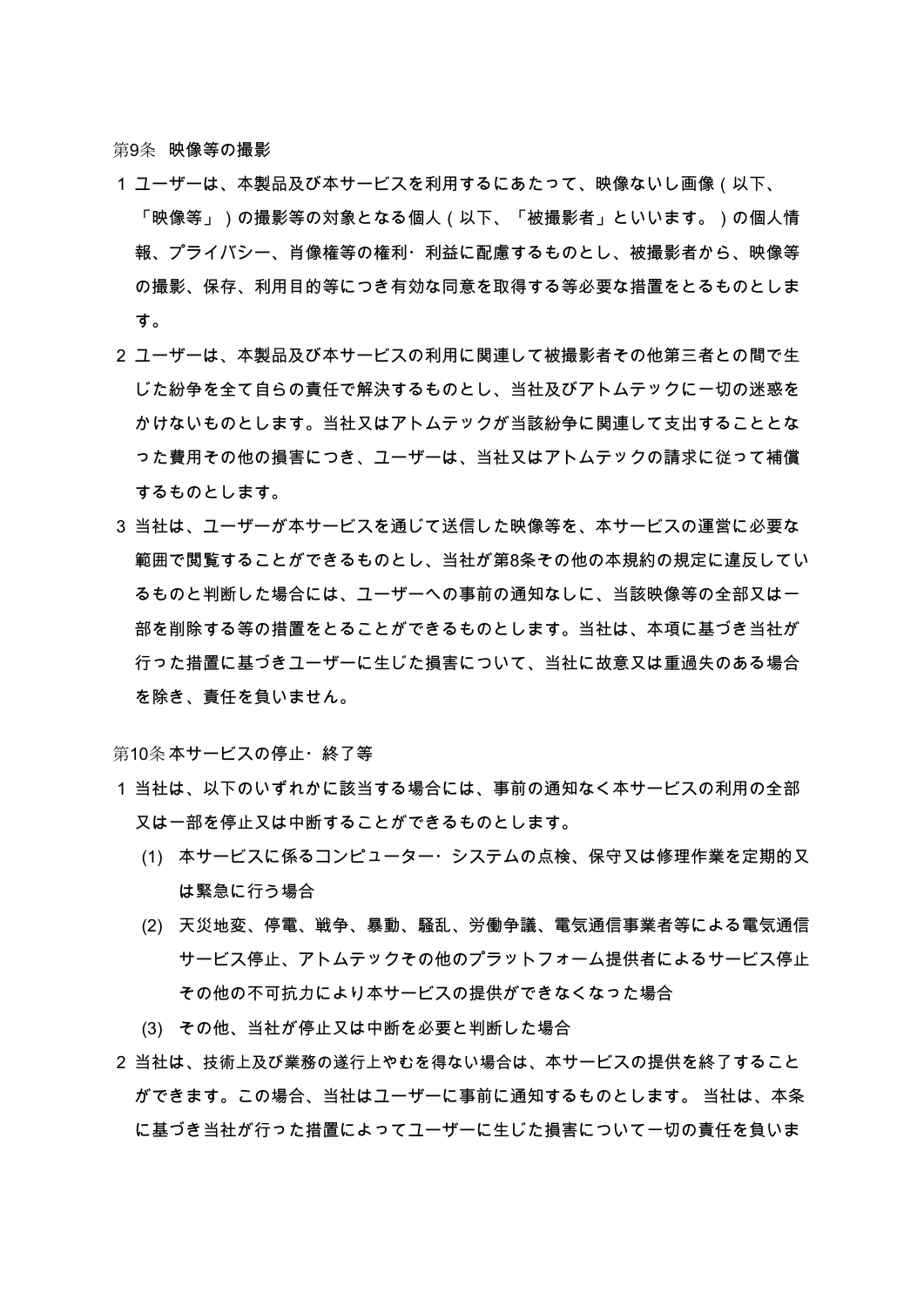せん。当社は、本サービスの終了後、本サービスにより保存された録画データその他の 記録を保存し続ける義務を負いません。

#### 第11条権利の帰属

本ウェブサイト、本サービス及び本製品に関する知的財産権その他の権利は全て当社、当社 にライセンスを許諾している者、ISP等又は当社が提携するその他の事業者に帰属してお り、本規約に基づく本サービスの利用許諾は、本ウェブサイト、本サービス又は本製品に関 する当社又は当社にライセンスを許諾している者の知的財産権のユーザーへの移転又はユー ザー以外の第三者への利用許諾を意味するものではありません。

### 第12条 保証の否認及び免責

1 当社は、本サービス及び本製品がユーザーの特定の目的に適合すること、期待する機 能・商品価値・正確性・有用性を有すること、第三者の権利を侵害していないこと、な らびにユーザーによる本サービス及び本製品の利用がユーザーに適用のある法令又は業 界団体の内部規則等に適合すること及び不具合が生じないことについて、何ら保証する ものではありません。

2 本サービス又は本ウェブサイトに関連してユーザーと他のユーザー、ISP等又は第三 者との間において生じた取引、連絡、紛争等については、当社は責任を負いません。

### 第13条 損害賠償

1 ユーザーは、本規約、各ガイドライン若しくは法令の定めに違反したことにより又は故 意若しくは過失により、当社、アトムテック又はISP等を含む第三者に損害を及ぼした場 合、当該損害を賠償する責任を負い、いかなる場合も当社、アトムテック及びISP等を含 む第三者を免責するものとします。

2 当社は、付随的損害、間接損害、特別損害、将来の損害及び逸失利益にかかる損害に ついては賠償する責任を負わないものとします。また、利用契約に関して当社が負う損 害賠償責任は、ユーザーが利用する本製品の価格相当額を上限とします。

第14条 サービス利用料の支払義務

1 ユーザーは、本規約に基づいて当社が本サービスの提供を開始した日から、本サービス の料金ページ (https://soracom.jp/sora\_cam/)に規定する利用料 (以下、「本サービス 利用料」といいます。)を支払う義務を負います。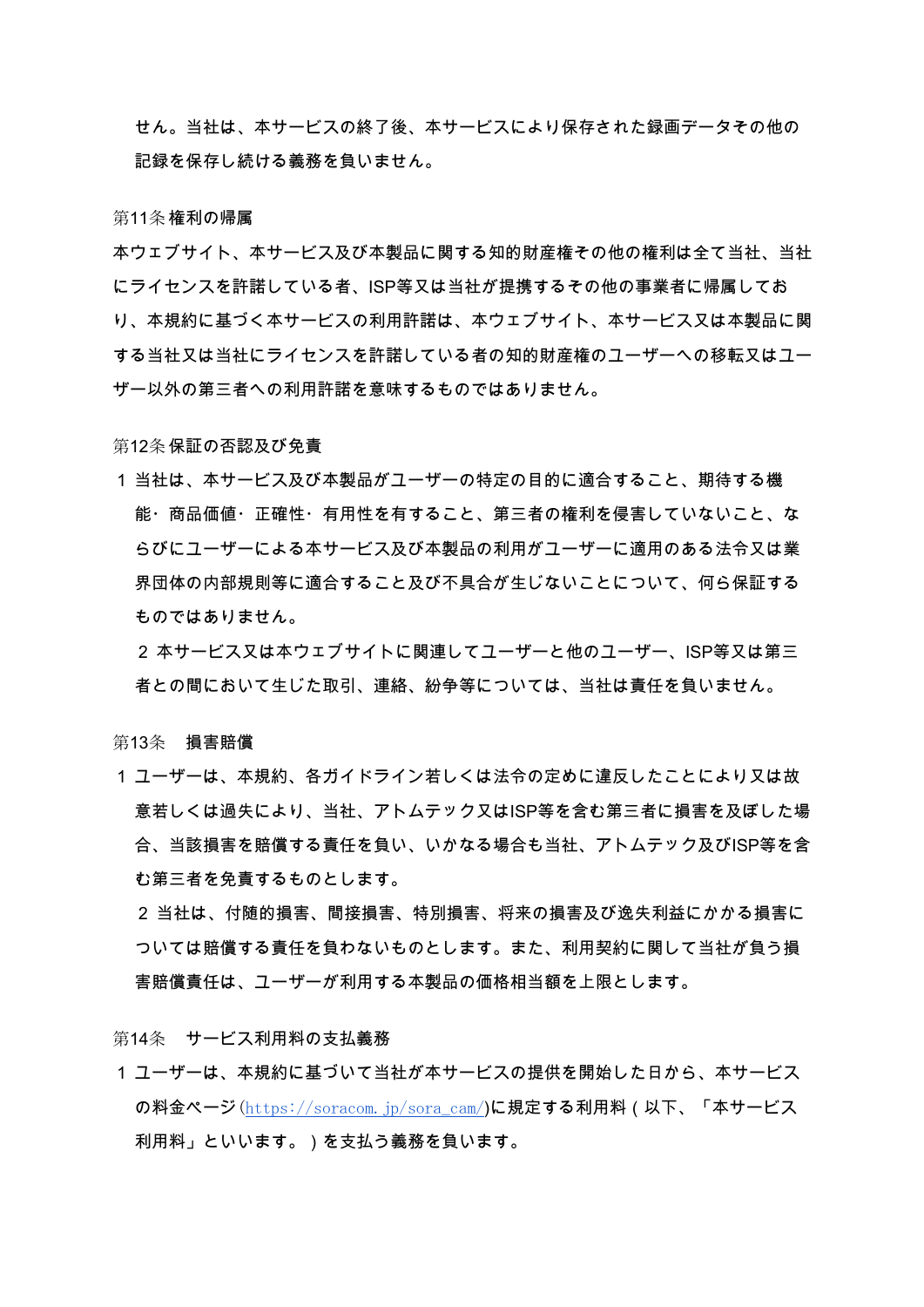- 2 ユーザーは、本サービス利用料を、当社が指定する日までに、当社が指定する方法によ り支払うものとします。
- 3 ユーザーは、本サービス利用料その他の本規約に基づく支払債務(延滞利息を除きます。) について支払期日を経過してもなお支払いがない場合には、支払期日の翌日から支払い の日の前日までの日数について、年14.5%の割合で計算して得た額を延滞利息として支 払っていただきます。

第15条 期限の利益喪失

ユーザーは、次の各号に定める事由のいずれかが発生したときは、当社に対して負担する本 サービス利用料その他の債務の全てについて、当然に期限の利益を失い、当社に対して直ち にその本サービス利用料その他の債務を弁済しなければならないものとします。また、以下 の各号に定める事由が解消されない限り、当該事由が発生したのちに発生する債務について は、ユーザーは、当社から請求があれば直ちに弁済しなければならないものとします

- (1) ユーザーが支払不能に陥ったと当社が認めたとき。
- (2) ユーザーについて、破産手続、会社更生手続、民事再生手続その他法令に基づく 倒産処理手続が開始されたとき。
- (3) ユーザーに係る手形又は小切手が不渡りとなったとき。
- (4) ユーザーの資産について、仮差押え、仮処分、仮登記仮処分、保全差押え、差押 え、強制執行、保全処分、競売申立又は滞納処分の命令若しくは通知が発送され たとき
- (5) ユーザーの所在が不明なとき。
- (6) その他ユーザーの業務継続に重大な支障を及ぼすと認められる状態が発生した場 合

第16条 (契約の解除)

- 1 ユーザーは、当社に対し、当社所定の方式により通知をすることにより、利用契約を解 除することができます。なお、利用契約を月の途中で解除した場合であっても、月額で 定められた本サービス利用料は日割り計算されません。
- 2 当社は、ユーザーが次の各号のいずれかに該当すると判断した場合、ユーザーへの事前 の通知若しくは催告を要することなく利用契約の全部若しくは一部を解約することがで きるものとします。
	- (1) 当社への通知内容に虚偽があった場合
	- (2) 第8条(禁止行為)に規定する行為を行った場合
	- (3) 支払停止又は支払不能となった場合
	- (4) 手形又は小切手が不渡りとなった場合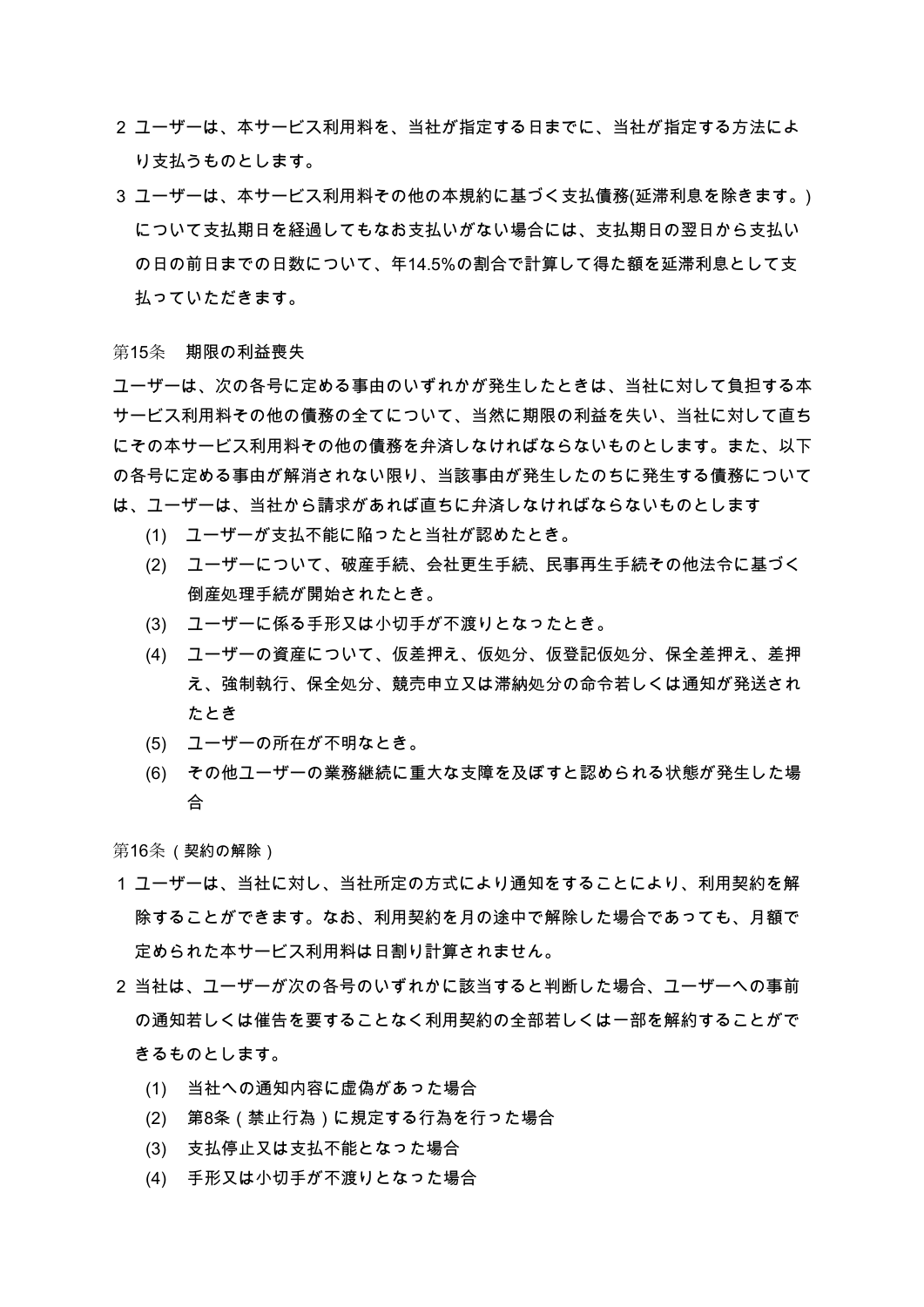- (5) 差押え、仮差押え若しくは競売の申立があったとき又は公租公課の滞納処分を受 けた場合
- (6) 破産、会社更生手続開始若しくは民事再生手続開始の申立があったとき又は信用 状態に重大な不安が生じた場合
- (7) 監督官庁から営業許可の取消、停止等の処分を受けた場合
- (8) 利用契約等に違反し当社がかかる違反の是正を催告した後合理的な期間内に是正 されない場合
- (9) 解散、減資、事業の全部又は重要な一部の譲渡等の決議をした場合
- (10) 利用契約を履行することが困難となる事由が生じた場合
- (11) その他、ユーザーによる本サービスの利用が不適切であると、当社が判断した場 슴
- 3 ユーザーは、前項による利用契約の解約があった時点において未払いの利用料金等又は 支払遅延損害金がある場合には、当社が定める日までにこれを支払うものとします。 4 当社は、利用契約の終了後、本サービスにより保存された録画データその他の記録を 保存し続ける義務を負いません。

第17条 ユーザー情報の取扱い

当社によるユーザーのパーソナルデータの取扱いについては、当社プライバシーポリシー (https://soracom.jp/share/privacy/**)の定めによるものとし、ユーザーはこのプライバ** シーポリシーに従ってユーザーのパーソナルデータが取り扱われることについて同意するも のとします。

第18条 本規約の変更

当社は、本規約を変更できるものとします。当社は、本規約を変更する場合には、当社のウ ェブサイトへの掲示又は当社が別途定める方法でユーザーに当該変更内容を告知するものと し、当該変更内容の告知後、ユーザーが本サービスを利用した場合には、ユーザーは、本規 約の変更に同意したものとみなします。

第19条 連絡/通知

本サービスに関する問い合わせその他ユーザーから当社に対する連絡又は通知、及び本規約 の変更に関する通知その他当社からユーザーに対する連絡又は通知は、当社の定める方法で 行うものとします。

第20条 反社会的勢力の排除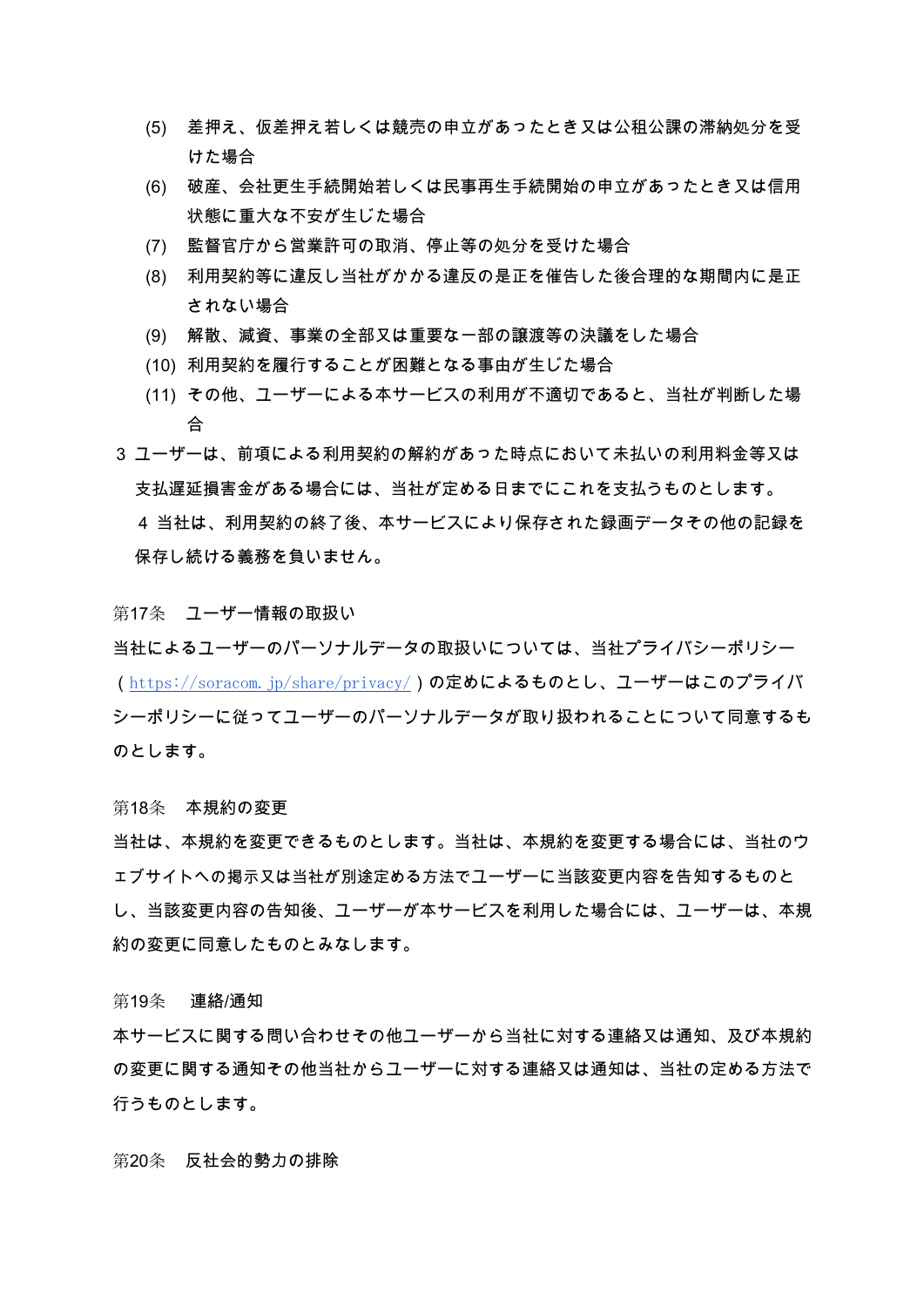- 1 当社及びユーザーは、自己が反社会的勢力(「企業が反社会的勢力による被害を防止する ための指針(平成19年6月19日犯罪対策閣僚会議幹事会申合せ)」において、暴力、威力又 は詐欺的手法を駆使して経済的利益を追求する集団又は個人である旨定められている「反 社会的勢力」、以下同じとします。)又は次のいずれかに該当する者(以下併せて「反社会的 勢力等 |といいます。)に該当しないことを表明及び保証し、現在及び将来において反社 会的勢力又は次の事項に該当しないことを確約するものとします。
	- (1) 役員等(役員のほか、支配人、営業所の代表者その他いかなる名称によるかを問わ ず役員と同等以上の職権又は支配力を有するものをいい、非常勤の者を含みま す。)に、暴力団員による不当な行為の防止等に関する法律(平成3年法律第77号。 その後の改正を含みます。)第2条第6号に規定する暴力団員(以下「暴力団員」といい ます。)又は同条第2号に規定する暴力団(以下「暴力団」といいます。)と関係を持ち ながら、その組織の威力を背景として同条第1号に規定する暴力的不法行為等を行 なうおそれがある者(以下「暴力団関係者」といいます。)がいること
	- (2) 暴力団、暴力団員又は暴力団関係者(以下これら三者を「暴力団等」と総称します。) が経営に関与していること
	- (3) 暴力団等から名目を問わず資金提供、出資などの便益を受けていること
	- (4) 暴力団等に対し名目を問わず資金の供給などの便益を供与していること
	- (5) 反社会的勢力との間に、利用、協力、交際など社会的に非難されるべき関係を有し ていること
- 2 当社又はユーザーが、相手方が第1項の規定に反すると疑う事実のあるときは、相手方に 対し当該事項に関する報告を求めることができ、報告を求められた相手方は指定された 期日までに報告書を提出するものとします。
- 3 当社又はユーザーは、相手方が次の各号のいずれかに該当した場合は、即時本規約を解 除し、解除によって生じた損害を相手方に請求することができるものとします。
	- (1) 第1項の表明、保証又は確約に反し、又は反すると疑うに足る相当の理由があると き。
	- (2) 第2項の規定に違反して報告書を提出せず、又は虚偽の記載をした報告書を提出し たとき。

第21条 利用契約上の地位の譲渡等